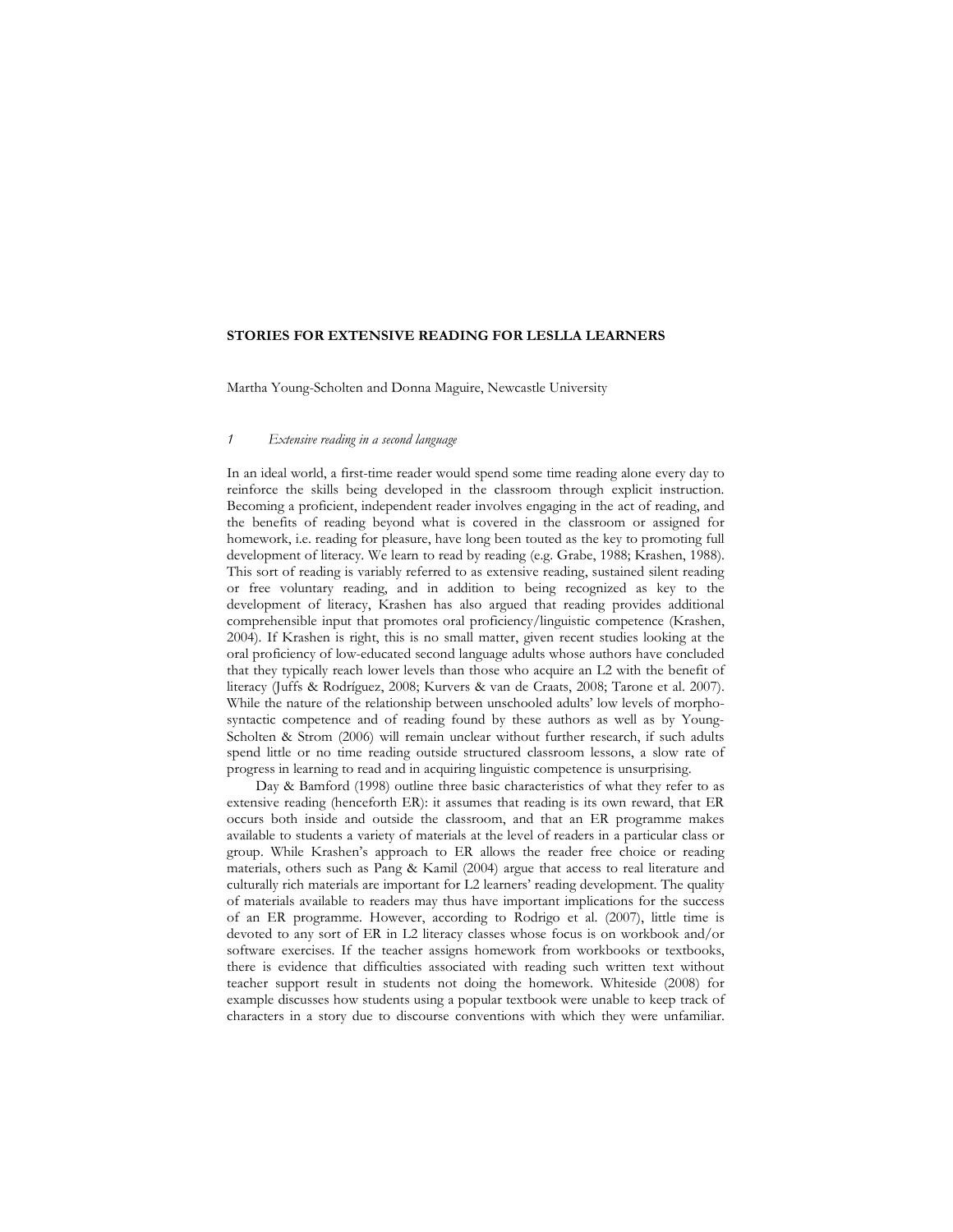Before we consider discourse and other linguistic features of low-level books written for pleasure reading, let us consider whether such books exist in sufficient quantity to support an ER programme.

Driven by their conclusion that students in literacy classes lack exposure to authentic reading materials such as magazines, newspapers and books, Rodrigo et al. (2007) set out to test the feasibility of ER with a group of 43 adults in the USA, most of whom had never read an entire book in their lives. 16% of the group were second language learners from Hispanic and Asian backgrounds.<sup>1</sup> 249 books at reading levels comparable to that of children between the ages of eight and ten years old were made available to the 43 adults. The data reported on concerned how many times books were read by category. There was overwhelming preference for general fiction (such books were read 246 times by those in the group), followed by biography (books in this category were read 97 times). Non-fiction books read the most by the students fell into the category of health and education and were read 59 times by students in the group. Students also showed a strong preference for books with themes and characters relating to their lives.

Given the success of Rodrigo et al's programme in terms of uptake of books by category, it is reasonable to consider just how ER can serve those starting to read for the first time in a second language. Such learners' reading skills and phonological awareness will not be that of the eight-to-ten-year old reading level of the books in the Rodrigo et al. study, but are instead closer to that of a preschool or kindergarten child's (Young-Scholten & Strom, 2006). Moreover, first-time second language readers' morpho-syntactic development may be comparable that of a two or three-year old's. When starting to set up an ER programme, the first task is collecting books at students' level. While there are books aplenty for young children just starting to read, and at least 249 books (on Rodrigo et al's programme) with adult appeal for the reader at the eightto-ten year old's reading level, the lowest-level adult L2 readers are not comparably well served.

## *2 Books in English for LESLLA readers*

### *2.1 Current availability*

-

Non-fiction and fiction books written for adults with low levels of literacy (albeit usually slightly higher than the preschool level) and distributed by various publishers exist (e.g. *Sam and Pat* by Lowry, Hendron & Hartell; see also Condelli & Cronen, this volume; Oxford Bookworm Starters). Teachers also make use of short books which they have written themselves (see e.g. Kurvers, 2008; Williams & Chapman, 2008) and which students have written as classroom projects (Peyton, 1993). In the latter two cases, content and level are guaranteed to be appropriate given teachers' detailed knowledge of their students own abilities and interests, and students' writing at their own level and on topics of interest to them. Children's story books might also seem to

<sup>&</sup>lt;sup>1</sup> The authors do not say whether the Asians were from South or East Asia, but common usage in the USA of 'Asian' to refer to those from East Asia suggests that those in this study would have been immigrants from regions in Southeast Asia where levels of education have been low.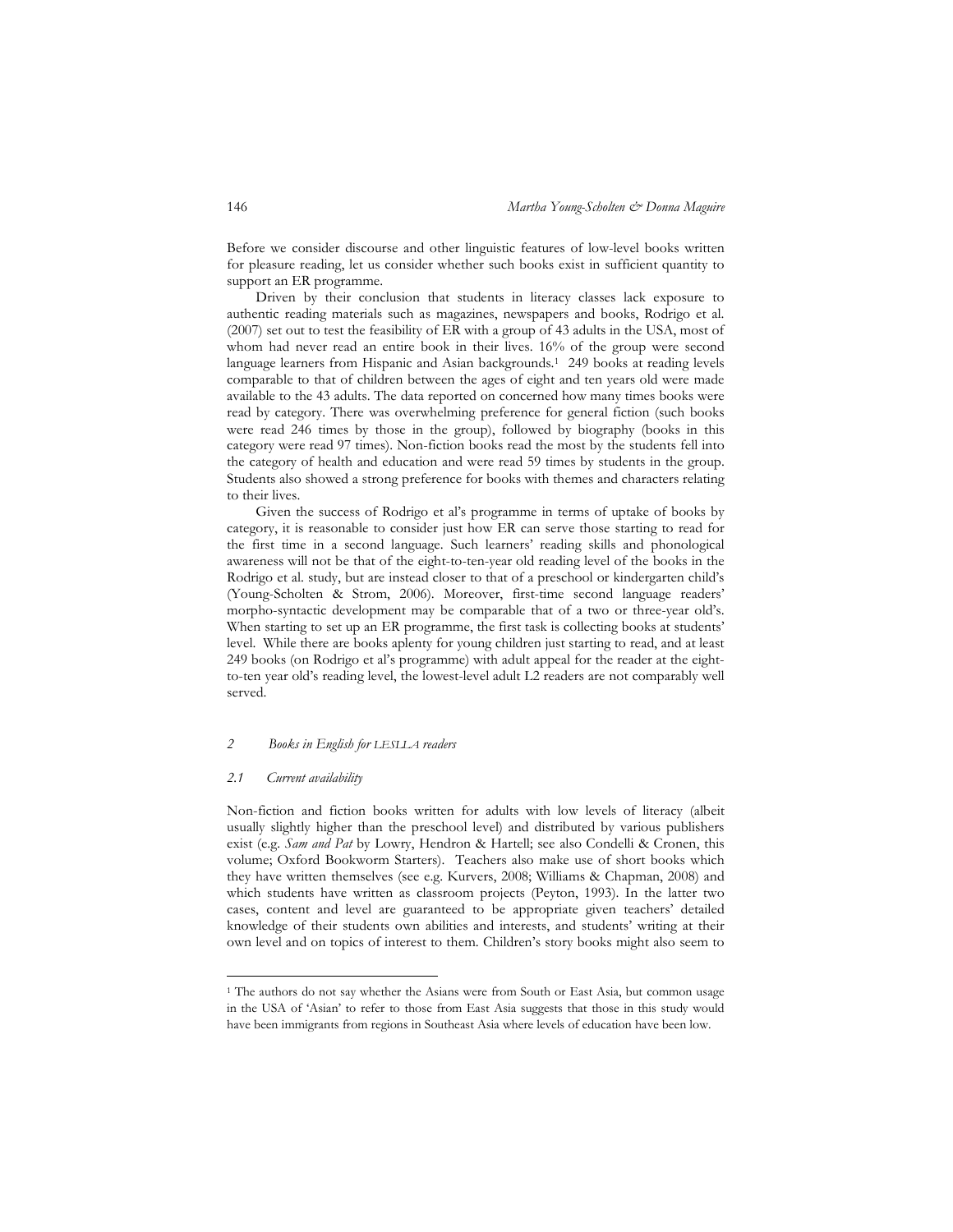be an obvious choice due to considerably less text density than adult books; however, use of such books with L2 adults with low literacy levels is controversial for a variety of reasons. Wallace (2008), for example, points out that characters (often animals) and story lines perplex adult students who lack childhood exposure to this genre.

 A perusal by the first author of books available to students on one UK ESL literacy classroom revealed a closed cupboard full of multiple copies of seven books from the aforementioned Oxford series and sets of non-fiction readers written in 1997 for learners in that community. These 12-24 page books were illustrated, with an appropriately low amount of text per page (4-15 sentences). Despite their simple syntax (use of main verbs in the present tense and few auxiliary verbs), the sentences in these books were morpho-syntactically more complex than adults at this level can be expected to handle (see Table 1 below). These books were not in active use; rather, four-page books written by the teacher, with simpler morpho-syntax and photographs and on current topics, were being used for whole-class reading. These books were on display on a shelf at the back of the classroom, along with several books written by undergraduate university students, to be described in the next section.

## *2.2 Getting the level right: Organic grammar*

Organic Grammar (OG) is a theory of language acquisition which entails the learner progressing through stages at which syntax and inflectional morphology become increasingly complex. OG is based on 1990s research on the L2 German of immigrant adults from Italy, Korea, Spain and Turkey who had received no instruction in their second language (see Vainikka & Young-Scholten, 1994). In addition to the four stages shown below, there is a preliminary phase during which most utterances contain no verbs; this stage is comparable to young children's one-word stage (see Myles, 2004). Stage 1 is characterized by the production of short, multiword sentences similar to the young child's two-word and telegraphic stages. In L2 acquisition, there is influence of the learner's native language word order as regards the non-finite verb and its complement (the VP). Data from Yamada-Yamamoto (1993) on her son's acquisition of English show an initial Japanese-based object-verb word order which eventually switches to the verb-object order of English. At both points in his development, he produces only non-finite verbs (including with –ing), and inflectional morphology is absent indicating that his grammar only consists of a VP, along the lines of what Vainikka & Young-Scholten have since 1994 claimed for the early stages of L2 acquisition.

 (1) Stage 1a: *Japanese object-verb (OV) order* bread eat bananas eating

> Stage 1b: *English verb-object (VO) order*  eating banana wash your hand

One can also find memorized (unanalyzed) chunks at this stage such as *My name is…*. that can mislead the researcher into concluding the learner is at a more advanced stage (see Myles, 2004). Under this theory, after initial native language reliance, inflectional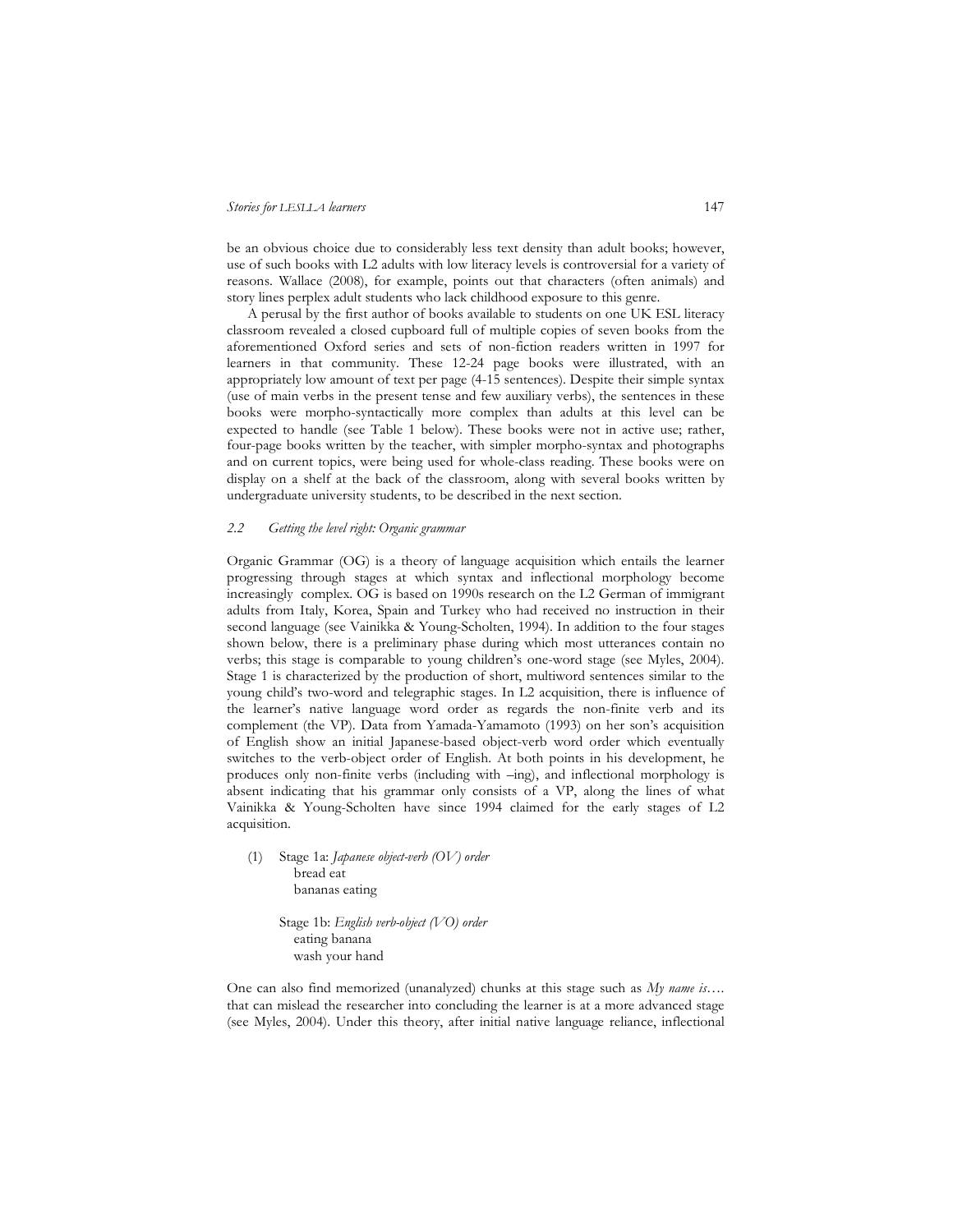morphology and syntax develop in tandem, following the common stages shown in Table 1 and illustrated in the examples in (2) from the low-educated Somali speakers in the Young-Scholten & Strom (2006) study; non-target forms other than those relevant for Organic Grammar<sup>2</sup> are not listed here.

| $(2)$ a | The initial functional syntax stage            | (Stage 2)                               |  |
|---------|------------------------------------------------|-----------------------------------------|--|
|         | The woman is cry.                              | auxiliary form, but verb without -ing   |  |
|         | Because too bad.                               | subordinating conjunction but no        |  |
|         |                                                | verb                                    |  |
| b       | $E$ laborated functional syntax                | (Stage 3)                               |  |
|         | Someone's die because he have accident.        |                                         |  |
|         |                                                | <i>ed</i> missing; use of non-past form |  |
|         |                                                | productive simple subordination         |  |
|         | Car hit the kid that's lie down on the street. |                                         |  |
|         |                                                | progressive -ing missing                |  |
|         |                                                | subject relative clause                 |  |
| C       | Target-like functional syntax                  | (Stage 4)                               |  |
|         | The young boy was having fun with his bike.    |                                         |  |
|         |                                                | correct use of past progressive         |  |
|         | When you reverse, you have to see              |                                         |  |
|         | anybody behind.                                | complex subordination                   |  |
|         |                                                |                                         |  |

*Table 1: Stages of Organic Grammar* 

| Stage markers                        | Stage 1                  | Stage 2                         | Stage 3               | Stage 4               |
|--------------------------------------|--------------------------|---------------------------------|-----------------------|-----------------------|
| Main verb position                   | L1, then $L2$ L2         |                                 | L2                    | L2                    |
| Pronominal subjects                  | none                     | some                            | obligatory            | obligatory            |
| Copula, modal and<br>auxiliary forms | none                     | one copula form;<br>some modals | common                | obligatory            |
| Agreement                            | none                     | some suppletive<br>forms        | acquired              | acquired              |
| Embedded clauses                     | none                     | conjoined clauses               | simple                | complex               |
| Question formation                   | formulaic;<br>intonation | uninverted                      | correctly<br>inverted | correctly<br>inverted |
|                                      |                          |                                 |                       |                       |

<sup>2</sup> Organic Grammar is comparable to many other theories of development in its reliance on oral production data, where the assumption is that an underlying grammar is the basis for utterances produced. It is the systematicity of learners' production that allows such assumptions to be made. However, what learners are able to comprehend has more important implications for their comprehension of written text, and thus a theory of development might in part be based on comprehension data. There are methodological reasons for this; it is difficult, for example, to determine whether uninstructed learners distinguish among inflectional morphemes in varying positions. Here data from unschooled L2 adults' attempts to read text above their OG stage could contribute valuable information about learners' comprehension.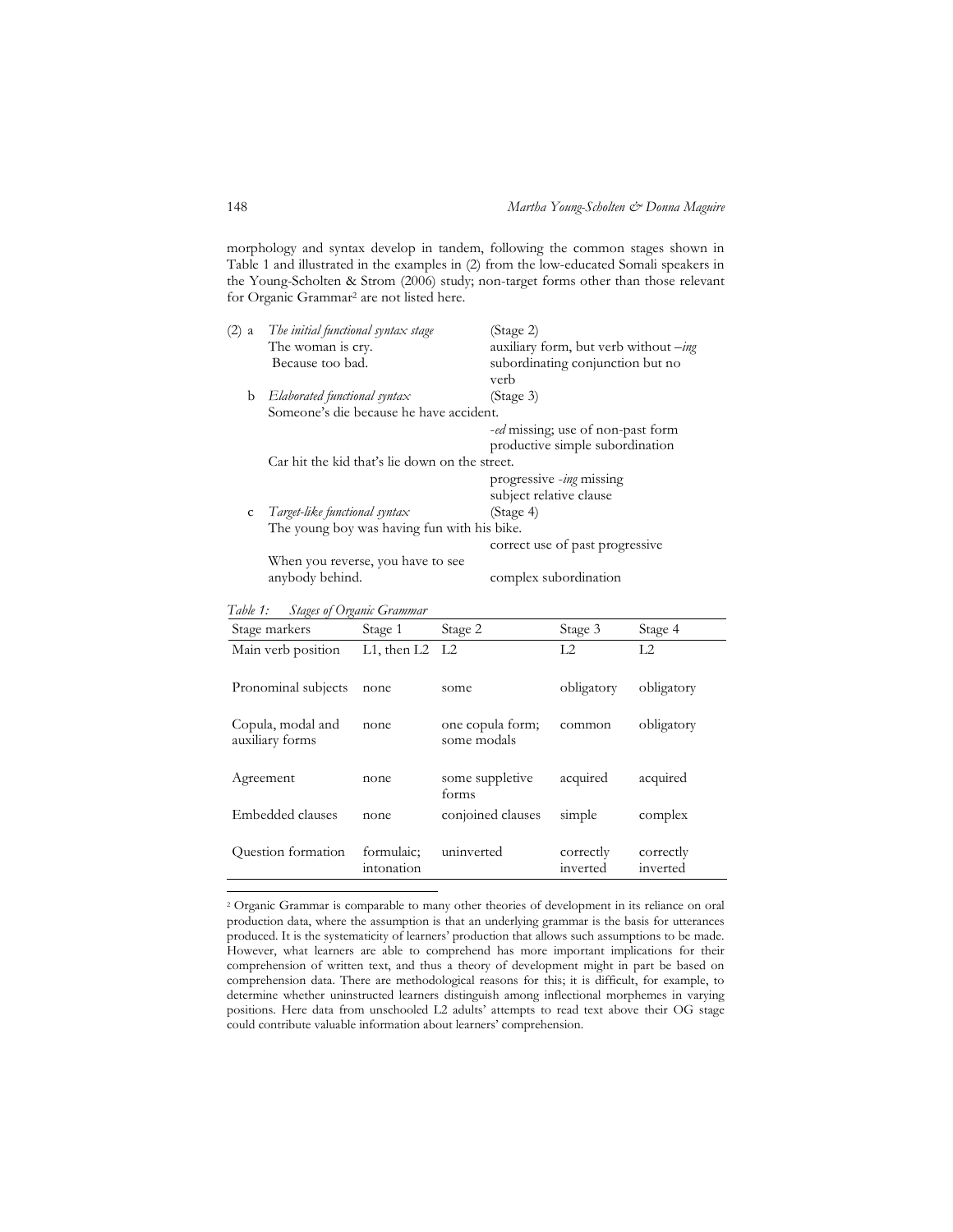### *2.3 Availability of books further considered*

The multiple sources of story books in ESOL literacy classrooms makes it difficult to know with any level of precision how many books are available in a given context to enable the establishment of an extended reading programme for the lowest level of L2 learners. It seems safe to assume that the current supply of books would on most programmes not allow application of a ratio similar to that of Rodrigo et al. (249 books for 43 readers - roughly six books per reader). The Young-Scholten & Strom (2006) study of 17 adults with either no or some previous schooling found that the sub-group with no schooling were all still unable to decode words and were also at the lowest stage of Organic Grammar morpho-syntactic development. The available evidence (including discussion on user lists) indicates that books at the very lowest level are in very short supply indeed.

 In addition, due to the need to make best use of often scarce resources provided for teaching learners at this level, ESOL literacy-level programmes are typically multi-level. This was the case for the learners on the above-mentioned study, and was also the case for the learners for whom stories were written in the present study (see also Condelli & Wrigley 2006). In a single class there can be learners who, on the one hand, represent different (usually lower, but not always) levels of morpho-syntactic competence, and on the other hand, learners who demonstrate varying levels of reading skills and rates of progress in acquiring new skills, usually connected to their amount of schooling in their native languages. In terms of writing stories for an entire class of such learners for an ER programme, this translates into writing stories at more than one morpho-syntactic stage and more than one reading level, which when the ratio of six books per reader is applied, will result in a collection of books that is large enough to provide reader's choice.

 Stories will continue to be written by ESOL teachers and their students, and hopefully more titles relevant to learners will be produced. However, if the rough evidence presented here is any indication, the current supply of story books is insufficient to approach the 6:1 ratio employed in the Rodrigo et al. study. In order to begin to address the need for more books, a pilot project was conducted in 2008 to determine whether undergraduate students would be able to assist in adding to the supply of books for a local ESOL literacy-level class.

## *3 Writing Stories for readers at the lowest levels*

### *3.1 The project and the assignment*

The pilot project was embedded in a course ('module' in the United Kingdom) for undergraduate English language and linguistics, linguistics, and linguistics and literature students at a university in the UK. The course began with discussion of the 1970s-1990s studies of immigrant adults who were acquiring second languages naturalistically, i.e. without instruction; many of those studied had not been educated past primary school in their countries of origin. Although researchers on these studies rarely isolated level of education as a variable and none of them focused on literacy, a number of important ideas applicable to both unschooled and schooled L2 adults emerged from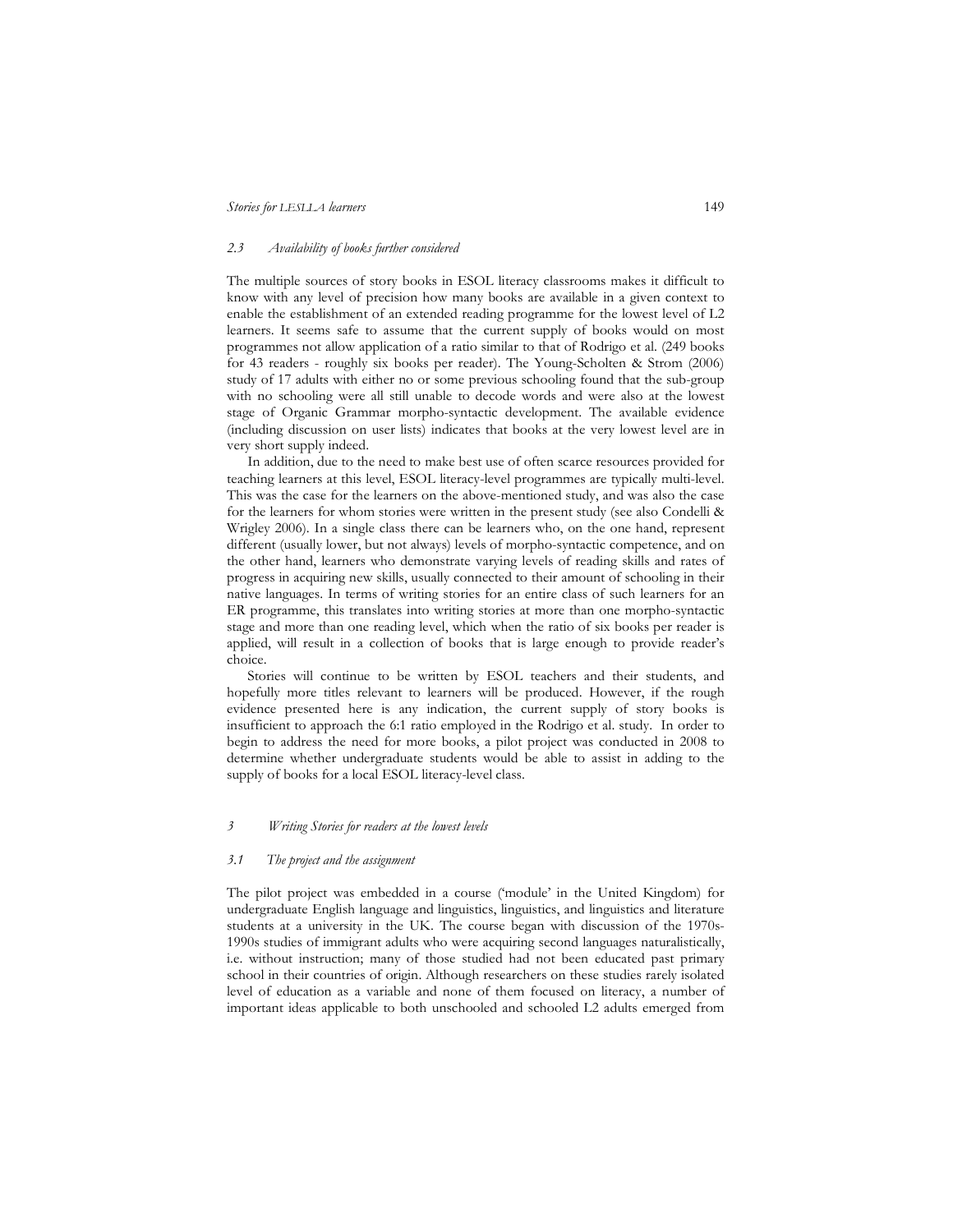these studies (see Van de Craats et al., 2006). Among these ideas was Organic Grammar (see Table 1). The course content was not unfamiliar to these undergraduate students, given their background knowledge of second language acquisition from having taken an introductory course the previous semester or year. The syllabus was designed to cover the areas in LESLLA's mission statement (http://www.leslla.org), namely research, policy and practice. This meant that a good part of the course was devoted to learning about children's and unschooled adults' first-time literacy as well as ESOL policy and practice in the UK and elsewhere. Course materials included the 2006 and 2007 LESLLA proceedings as well as journal articles and books such as Holme's (2004) *Literacy*. 3 Students were given the option to write a story book for low-literate adults as their course assignment. While the external aim of this assignment was to add to the supply of books available to readers at a local ESOL programme, a prime, internal objective of the assignment was to raise undergraduate students' awareness of the issues surrounding LESLLA learners and to consolidate their knowledge of research, policy and practice.

 In describing the development of this project, the two questions to be answered are (1) whether undergraduates can write stories appropriate for adding to the supply of books available to be made available on an extensive reading programme and (2) whether this assignment fulfills the goals for assessment on the course students took.

#### *3.2 Steps in writing the stories*

-

In setting out to write stories for a particular group of readers, there were a number of linguistic considerations students needed to take into account. Where these involved features at or below the sentence level, students already had sufficient background to meet these requirements. However, it became clear by the end of the project that in some areas students were deficient; for example students knew little about written discourse because the department they were studying in only covered this in a course offered every other year, and none had taken it. Students also had no knowledge of stylistics and little of the conventions of writing fiction for adults or, more importantly, for beginning readers, including children.<sup>4</sup> Although the department does offer courses taught by literature specialists on children's literature, creative writing, poetry, because none of the students had taken any of these, it is not clear what their usefulness in writing stories for (see previous suggestion) adults might be.

 Linguistic considerations included vocabulary, phonology and morpho-syntax. For vocabulary, it is claimed that 98% of words in a text should already be known by the reader (Hseuh-Chao & Nation, 2000). Level of morpho-syntax should be the same or slightly higher (Krashen's 1985  $i + 1$ ); here Krashen's comprehensible input hypothesis was operationalized in the form of the stages of Organic Grammar.<sup>5</sup>

<sup>&</sup>lt;sup>3</sup> Students were aware through reading Holme's book (as well as some of the LESLLA proceedings chapters) of the socio-cultural aspects of reading. Discussion of the socio-cultural aspects of this project is outside the scope of the present chapter.

<sup>4</sup> This is not meant to imply that books for first-time second language readers and for children are comparable; see comments above in reference to Wallace (2008).

<sup>5</sup> Krashen's Natural Order hypothesis is also based on oral production, i.e. the many 1970s studies of L1 children, L2 children and adults.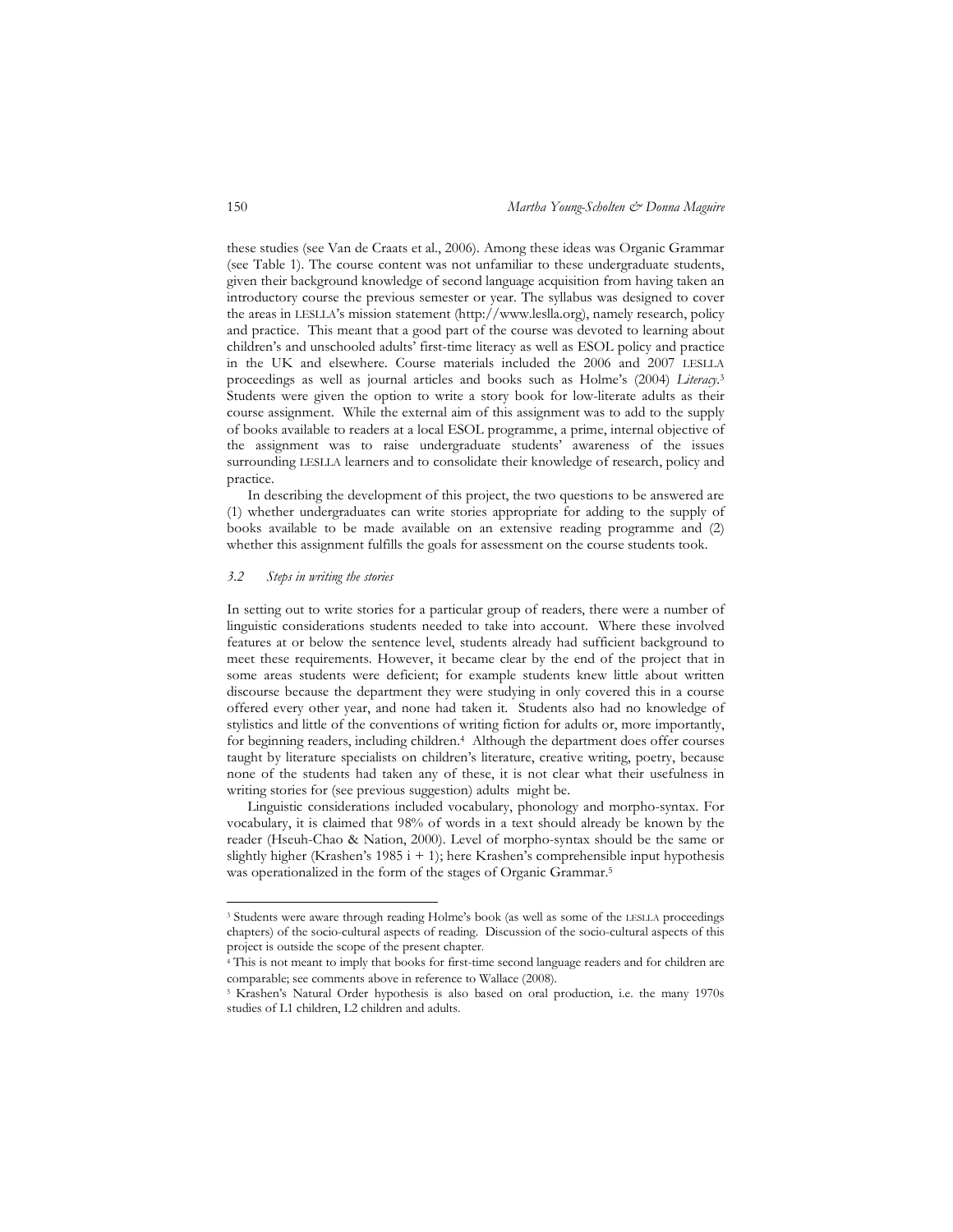In addition, words should ideally be monosyllabic with CVC syllable structure to aid decoding by beginners. Gourley (1984) is an author who discusses the discourse features of children's literature beyond the sentence level; these include cohesion, narrative voice, patterned repetition and relationship of picture to text. In writing fiction, one must also consider standard literary devices such as plot, character and setting. Finally, cultural sensitivity, level of sophistication and interest/appeal (see e.g. Palmer, 1972) are features that must be taken into consideration when writing for immigrant adults.

 These requirements were simplified and broken down into manageable steps for undergraduates with no experience of writing fiction and also no familiarity with lowliterate adult immigrants. Because these were undergraduate students who had never had any contact with such LESLLA learners and therefore had no awareness of their literacy needs, preparation for writing stories was broken down into the following steps, all of which were directed and/or monitored by the course leader: (1) a visit to one of the ESOL programmes at a local further education college with observation of students on a pre-entry level literacy class and in the resource centre, where the undergraduate students were able to chat with the ESOL students; (2) evaluation of books available at the LESLLA students' level in the college library/resource room; (3) consideration by the undergraduate students of what was read to them and what they had first read on their own as young children with the aim of raising their awareness of features of written discourse and conventions of children's fiction; (4) whole-class listing vocabulary likely to be known by the ESOL students and discussion of other factors, including cultural constraints on certain plot lines. For step 4, because there was no list available of words which pre-entry level ESOL learners are exposed to in their lessons, a list was instead created by brainstorming words learners were likely to know in the categories of numbers, money, colours, attributive adjectives, every day objects, clothing, places, animals, transport, family terms and people in the public eye. The undergraduate students then took these words, added verbs of their own choice and applied the stages of Organic Grammar shown in Table 1 to guide their writing of story text. The final step involved writing up this entire process as an essay for submission along with a copy of the story book, to be donated to the ESOL programme.

 The titles of the resulting story books were: *David the Bus Driver*, *Laura and the Flowers, A Day in Newcastle*, *The Life of Victoria*, *Music for Money* and *A Day with Emma*. Authors based their plots on what they reasoned the ESOL students would be interested in from their observation and interaction with them during step 1 above. Two of the books, *A Day in Newcastle* (about a father and son attending a Newcastle United football match) and *Music for Money* (about a young man who busks to earn money to buy a camera) were written with two particular ESOL students in mind with whom the student authors had conversed about their leisure time activities and post-ESOL course aspirations when chatting with them in the resource centre. *A Day in Newcastle* was written by the only male undergraduate student to take up this course assessment option. The content and plots of the remaining four books evolved through classroom discussion of ESOL students' interests and needs, including citizenship, which was the theme of *The Life of Victoria*. Authors then used various techniques to support their written text visually. The first two books used line drawings, *A Day in Newcastle* used clip art and three books used photographs downloaded from the internet and/or taken by the authors or their friends.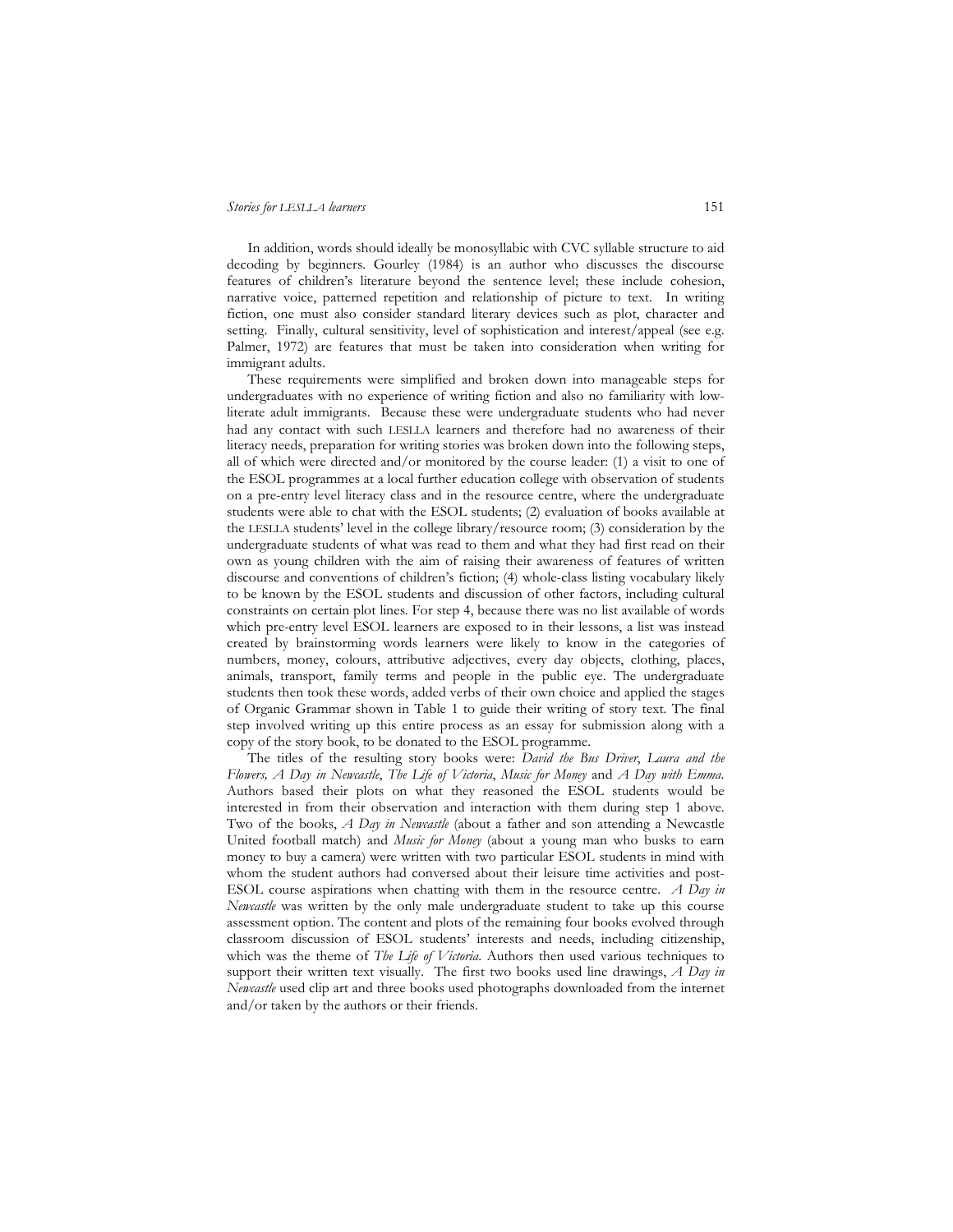152 *Martha Young-Scholten & Donna Maguire* 

Authors then field-tested their stories by reading them together with individual learners to whom they were directed by ESOL programme teachers. This step was taken primarily to ensure that the morpho-syntactic stage and vocabularly were appropriate for the intended readers. When the authors wrote about their field testing in the 3,000-word essays that constituted the assignment for the course, several problems emerged. First, it was difficult even for these metalinguistically knowledgeable undergraduates to write stories at Organic Grammar stages 1 and 2; stories were invariably written for learners at a higher stage. However, the main problem was not lack of adherence to OG criteria but rather the presence in their text of idioms which often involved abstract use of prepositions. An issue the authors raised when still writing their stories was use of deictic terms, particularly use of time adverbs when tense could not be used (at lower OG stages). The authors arrived at various creative solutions, including natural use of narrative present for relating a football match in *A Day in Newcastle* as well as use of illustration to depict the passage of time. Of course use of narrative present to avoid past tense turns out to implicate a late-acquired feature, namely subject-verb agreement. This did not seem to erect a barrier to ESOL students' decoding of such words, as they simply read the bare verb. In fact, when field testing their stories, the undergraduate authors were intrigued to discover that the ESOL students, who presumably had not acquired third person singular –s, also omitted it when reading. Since Lardiere (1998), the body of work in second language acquisition on what non-production of inflectional morphology indicates in regards to the underlying syntax has grown; such occurrences in the undergraduate students' data point to the continued importance of studying low-literate L2 learners, along the lines of what Van de Craats et al. (2006) and Kurvers et al. (2007) note in terms of their contributions to research.

To address the two questions posed above, (1) can undergraduates write stories appropriate for an eventual extensive reading programme, and (2) does this assignment fulfill course aims and objectives in terms of assessment, we turn to a summary of the assignment provided by Donna Maguire, one of the undergraduate students who took the course.

# *4 Writing and field testing a story for low-literate adults*

The excerpt below appears in Donna's own words, and is representative of what all students choosing this assignment experienced.

## *4.1 A day with Emma*

Producing a story book for low-literate learners wasn't a task I had ever tackled before, and I underestimated how much knowledge, including knowledge about ESOL, was needed to produce such a book. Visiting the ESOL programme made me and my fellow students realise that we had to take into account why these learners might have come to the UK and what their linguistic, cultural and social background was. The stories we were going to write had to be appropriate and we felt the best choice was to focus on day to day situations. During our visits to the programme and based on what we were learning on the course, we began to discuss how most of the immigrants on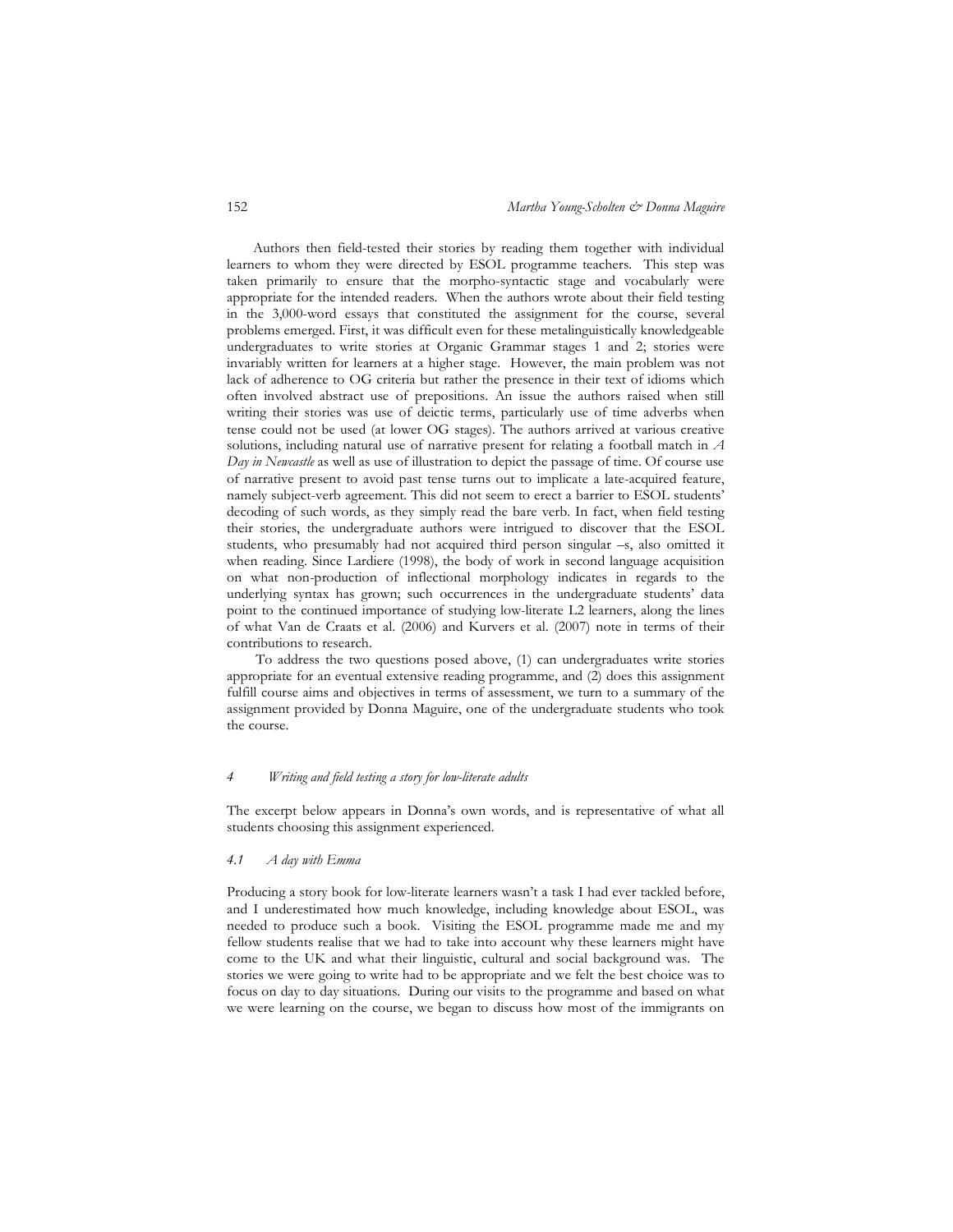the programme came from backgrounds very different to our own which meant that we would need to steer clear of the every day situations we were familiar with, for example male and female friends consuming alcohol together or a holiday situation where men, women and children are dressed in bathing costumes. Even though we thought that these kinds of contexts could help immigrants understand and therefore adjust to British culture, we decided to avoid them. Sticking to simple activities that all adults can relate to in their daily lives seemed like a better option. We came up with common urban activities such as transportation by bus, and in my case, going to the park. We knew by then that pre-entry ESOL students usually have low levels of oral proficiency and little or no ability to read in their native language or English, so we thought it would be best to start with the sight words applying to common objects which we assumed the students would be able to recognise by their shape, even if they could not yet sound out these words. If these sight words could be understood, it would then be possible that the rest of the sentence could be slowly comprehended. With all these points in mind, we then applied the criteria for morpho-syntax and phonology and consulted the list of vocabulary we brainstormed in class to start writing our books.

 The first trip to the ESOL programme involved an observation of a literacy class, with around twelve pre-entry level second language learners. These students were involved in group work and an interactive whiteboard was being used by the teacher along with worksheets. We observed that although oral proficiency and reading ability among the learners varied, they all seemed to be interested in the class activities. During the same visit, we also went to the college library, where the librarian directed us to the section that held low-literacy and ESOL books. We spent a good deal of time there, but were unable to find many books at the level of the students we had just observed in class. The cultural inappropriacy and grammatical complexity of some of these books was striking, leading us to conclude that they were not aimed at the preentry ESOL reader. We were becoming aware that at the crucial stages of starting to learn to read, it would be better for the reader to tackle something with which they could identify. None of us had ever taken a course on children's literature, but we intuitively felt that the illustrations in books for beginning readers needed to relate directly to what the text was trying to convey. However, in one low-literacy book there was a drawing which was meant to demonstrate frustration with electronic equipment by showing a large disembodied foot stomping on a laptop PC. We felt that this was an inappropriate and probably misleading way to present frustration to this group of lowliterate adults.

 On the second visit to the ESOL programme, students tried to determine the morpho-syntactic level of the students for whom we were going to write a book. I was unable to participate in this trip, so I had to write my story without particular learners in mind. This meant that I probably had a less than accurate idea of what students were capable of in terms of reading. Taking the notion of simple syntax, phonology and vocabulary, the next steps for me were finding good pictures and writing my story, in keeping with everything I had observed. Putting the story together was difficult at first, and it was challenging to make it culturally appealing and relevant to the reader. I tried to create interest for adults and children, taking into account that the adult reader as a parent might want to give it to their children to read. So my story followed a little girl who had moved to a new country with her family and had one true friend, her dog, whom she loved to take to the park. On a very wet day she comes home from the park with her parents and the story then describes her home life, tea time and bath time as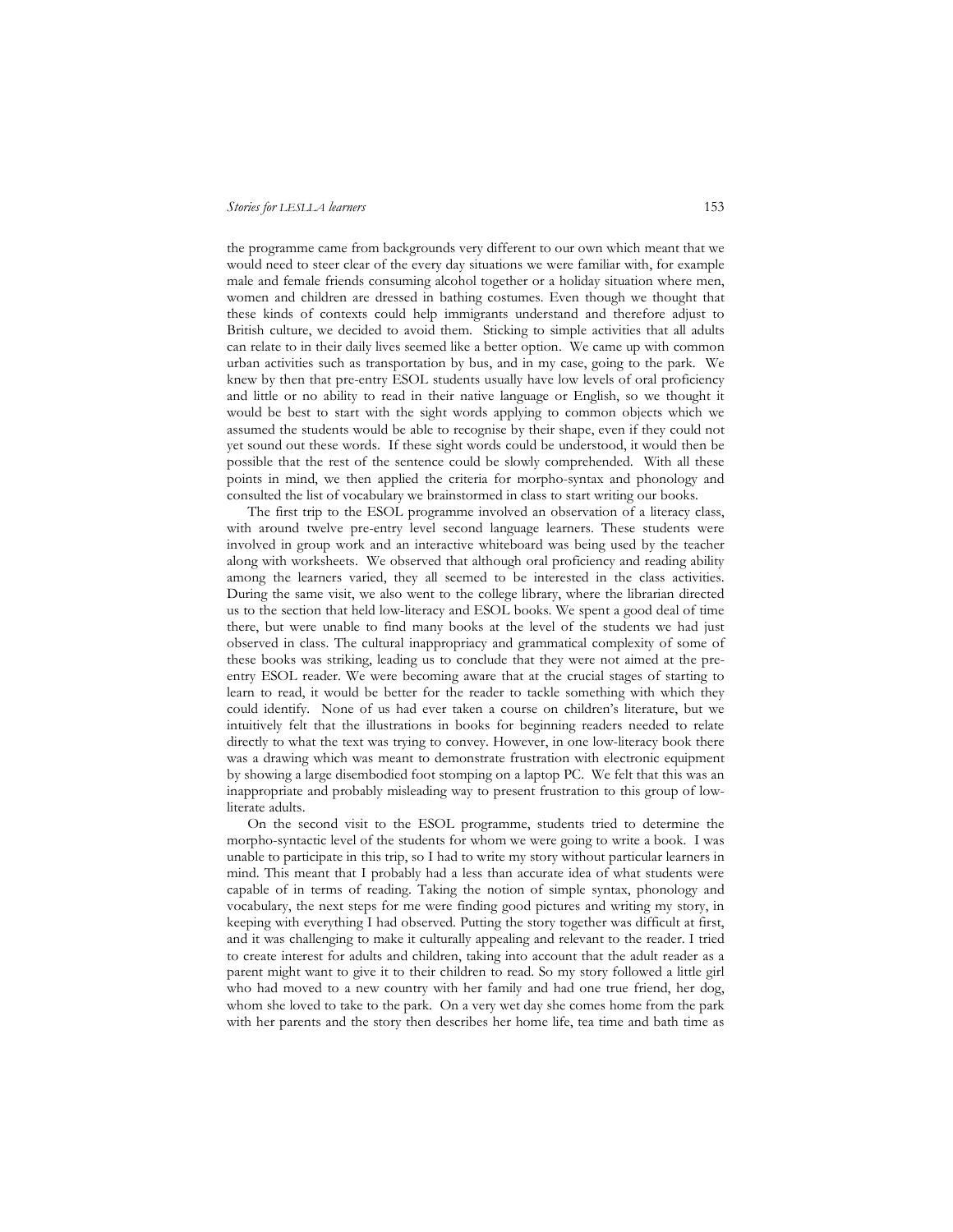daily family activities. My second visit to the ESOL programme was for field testing. I read my story together with two students from different cultural and educational backgrounds. I will describe the process with one of them, N. She was 24 and from Guinea and had immigrated without any literacy due to no schooling in her native language or the official language of Guinea, French. My book turned out to be too difficult for her; not only did she not seem to know words, but the syntax and the adverbs used in the story seemed too complicated for her. Consonant clusters required her to think about her decoding, although final affricates did not seem to pose a problem. However, word length and sentence length were impediments: N. struggled with words longer than a syllable and sentences longer than three words. These difficulties resulted in her becoming bored and slightly distressed at her lack of ability to read the story, so we did not continue reading together past the third page of the book. She struck me as not being further along than a reception-age child in her reading, but I realised that I had written a book for a reader at a higher level.

## *5 Discussion: Effectiveness of the course assignment and success of the stories*

One of the two aims of this pilot project was creation of an assignment that would measure undergraduate students' understanding of LESLLA research, policy and practice. Both the course syllabus and the assignment prioritized research, but in carrying out the assignment, students become aware to some extent of policy and to a greater extent practice.<sup>6</sup> If the value students attach to how they are assessed can be measured by enthusiasm, Donna's testimonial, which is representative of the behaviour displayed by all those students choosing this option, points to a high such level. An interesting byproduct of the assignment turned out to be student commitment, at least with respect to Donna.<sup>7</sup> After field testing her story and submitting her essay, she wanted to be able to donate to the ESOL programme a more accessible story book so she decided to make a second attempt at writing her story. She laid out a simpler plot, took her own photographs and then considerably simplified the morpho-syntax, shortened the sentences and reduced their number per illustration to one or two. Donna's post-course story writing further shows that while undergraduate students may not have all the knowledge required to write a successful story on their first attempt, they continue post-course to think about the various issues to which the course introduced them. Of course undergraduates lack certain crucial knowledge – that of the skills of the ESOL students themselves. Information obtained from a single observation of students during a class session and one-off assessment of one or two students' morpho-syntactic stages cannot approach the amount of knowledge ESOL teachers have of their own students. On the other hand, by their penultimate and final years of study, undergraduate language and linguistics students have amassed considerable knowledge about language. An assignment such as the one discussed here stretches them in unaccustomed ways by

-

<sup>6</sup> Because this was not a creative writing course, no marks were given for the actual story; rather students were assessed on how they applied the linguistic criteria to writing the story and on their field testing of the story.

<sup>7</sup> The assignment seemed to boost investment in LESLLA issues for another student, who carried out an independent study on the literacy of employees at a factory in Gujarat during a vacation internship in the middle of the semester he took the course.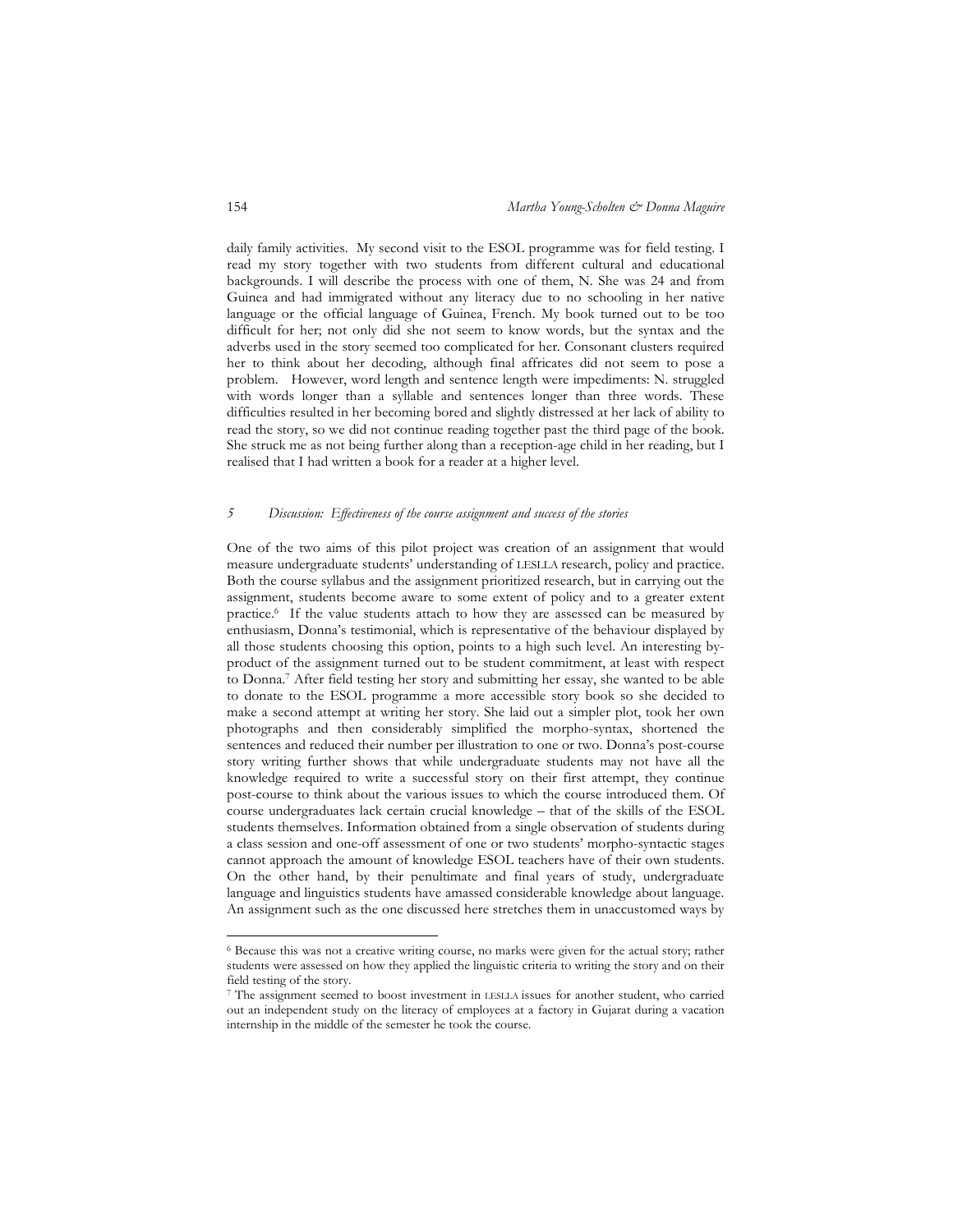challenging them to apply such knowledge to real life problems. However, even this knowledge is insufficient. To write a successful story, students need to know more about written discourse and the conventions of narrative fiction, particularly for beginning readers; when the course is offered again, it will include such topics.

 In seeking to add to the supply of books available to low-literate immigrant adults, the assignment was heavily dependent on the good will of ESOL teachers and programme directors. When first approached, their protectiveness towards vulnerable adults inclined them to resist cooperation; those students who chose to pursue as an alternative assignment the assessment of literacy skills and linguistic competence met with more resistance. However, once teachers and directors realized the value of the final product – new story books for their low-literate learners – their initial wariness changed to acceptance. On-going cooperation can be expected to be closely linked to the appeal of these stories for their learners.

 This paper began with a discussion of extensive reading, calling for the implementation of such programmes for very low-literate immigrant adults to boost their chances of eventually become independent readers. ER cannot be considered without a much better supply of fiction than currently exists for LESLLA readers. The evidence presented here shows that undergraduate language and linguistics students can make a contribution towards reaching the goal of six books per reader. At the start, establishment of an ER programme would favour Krashen's approach of not restricting readers' choice. Addressing Pang & Kamil's (2004) contention that quality (real literature and cultural richness) is key to development of literacy must await the time when the quantity of books reaches the critical mass necessary for extensive reading to become common practice on programmes for low-literate L2 adults.

## *References*

- Condelli, L., & Spruck Wrigley, H. (2006). Instruction, language and literacy: What works study for adult ESL literacy students. In I. van de Craats, J. Kurvers, & M. Young-Scholten (Eds.) *Low-educated adult second language and literacy acquisition.* Utrecht: LOT.
- Day, R. & Bamford, J. (1998). *Extensive reading in the second language classroom*. Cambridge: Cambridge University Press.
- Gourley, J.W. (1984). Discourse structure: Expectations of beginning readers and readability of text. *Journal of Reading Behavior* XVI, 169-188.
- Grabe, W. (1988). What every ESL teacher should know about reading in English. *Anglo American Studies* 8: 177-299.
- Holme, R. (2004). *Literacy*. Edinburgh: University of Edinburgh Press.
- Hsueh-Chao, M.H., & Nation, P. (2000). Unknown vocabulary density and reading comprehension. *Reading in a Foreign Language*. 13, 403-430.
- Juffs, A. & Rodríguez, G.A. (2008). Some notes on working memory in collegeeducated and low-educated learners of English as a second language in the United States. In M. Young-Scholten (Ed.) *Low-educated second language and literacy acquisition. Proceedings of the third annual forum* (pp. 33-48). Durham: Roundtuit.
- Krashen, S. (1985). *The input hypothesis. Issues and implications*. London: Longman.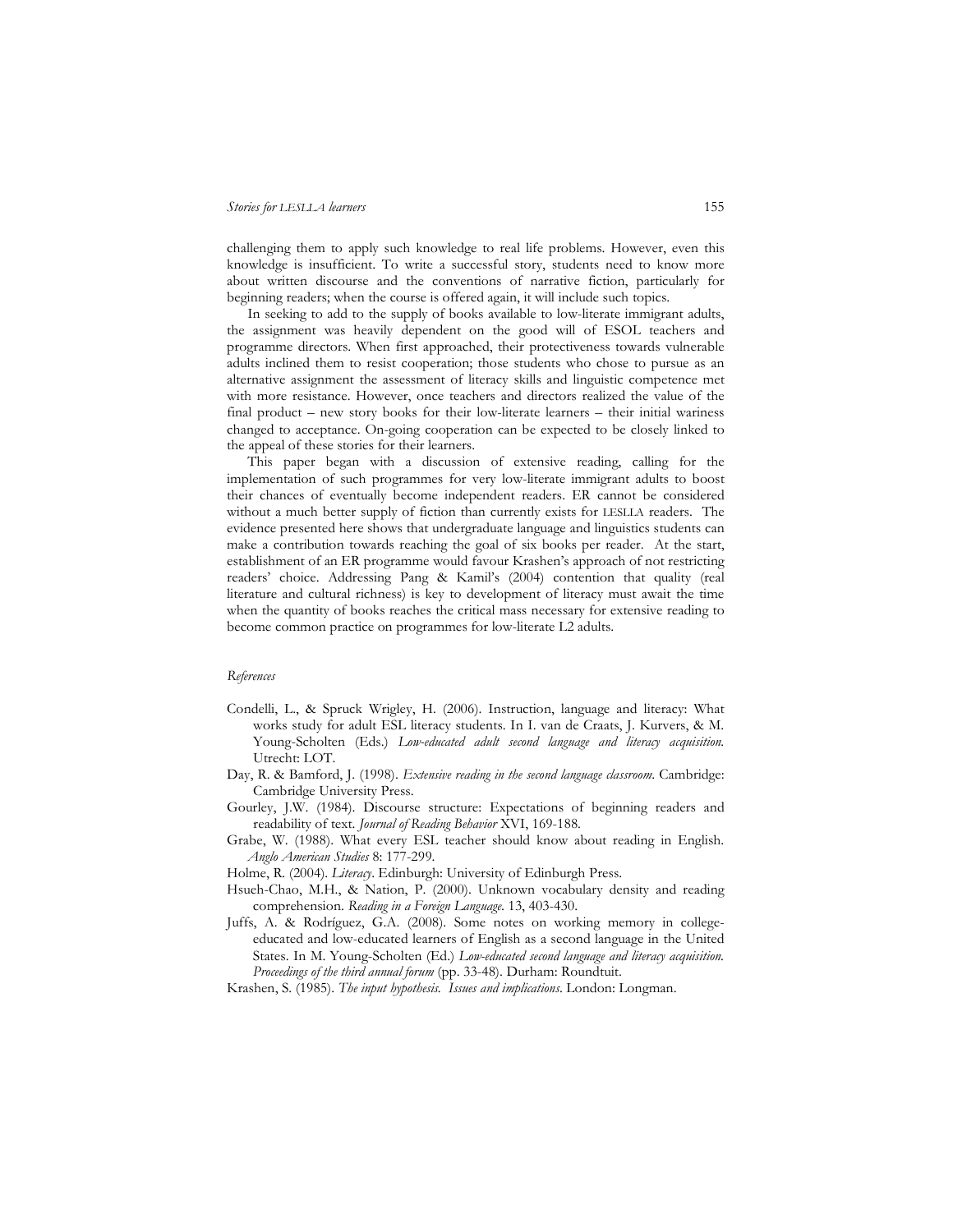Krashen, S. (1988). Do we learn to read by reading? The relationship between free reading and reading ability. In D. Tannen (Ed.) *Linguistics in context: Connecting observation and understanding* (pp. 269-298). Norwood, NJ: Ablex.

Krashen, S. (2004). *The power of reading*. Portsmouth, NH: Heinemann.

- Kurvers, J. (2008) Unpublished reader of the workshop '*Old stories for new readers*.' Newcastle University, May 2008.
- Kurvers, J., & van de Craats, I. (2008). What makes the illiterate language learning genius? In M. Young-Scholten (Ed.). *Low-educated adult second language and literacy acquisition. Proceedings of the third annual forum* (pp. 49-60). Durham: Roundtuit.
- Lardiere, D. (1998). Dissociating syntax from morphology in divergent end-state grammars*. Second Language Research* 14, 359-375.
- Myles, F. (2004). From data to theory: The over-representation of linguistic knowledge in SLA. *Transactions of the Philological Society* 102, 139-168.
- Palmer, E. (1972). Formative research in educational television production: The experience of CTW (Children's Television Workshop). In W. Schramm (Ed.) *Quality in instructional television.* Honolulu: University of Hawai'i Press.
- Pang, E., & Kamil, M. (2004). Second-language issues in early literacy and instruction. *Publication Series* No. 1. Stanford*.*
- Peyton, J. K. (1993). Listening to students' voices: Publishing students' writing for other students to read. In J. Crandall & J. K. Peyton (Eds.) *Approaches to adult ESL literacy instruction.* Washington, DC: ERIC and CAL.
- Rodrigo, V., D. Greenberg, V. Burke, R., Hall, A. Berry, Brinck, T., Joseph, H., & Oby, M. (2007). Implementing an extensive reading program and library for adult literacy learners. *Reading in a Foreign Language* 19, 106-119.
- Tarone, E., Bigelow, M., & Hansen, K. (2007). The impact of alphabetic print literacy on oral second language acquisition. In N. Faux (Ed). *Low-educated second language and literacy acquisition. Proceedings of the second annual forum* (pp. 99-122). Richmond: Virginia Commonwealth University, Literacy Institute.
- Vainikka, A. & M. Young-Scholten. (1994). Direct Access to X'-Theory: Evidence from Korean and Turkish adults learning German. In T. Hoekstra & B.D. Schwartz (Eds.) *Language acquisition studies in generative grammar* (pp. 265-316). Amsterdam: Benjamins.
- van de Craats, I., Kurvers, J., & Young-Scholten, M. (2006). Research on low-educated language and literacy acquisition. In I. van de Craats, J. Kurvers, & M. Young-Scholten (Eds.) *Low-educated adult second language and literacy acquisition* (pp. 7-23). Utrecht: LOT.
- Wallace, C. (2008). A socio-cultural approach to literacy instruction for adult ESOL learners new to literacy. In M. Young-Scholten (Ed.) *Low-educated second language and literacy acquisition. Proceedings of the third annual forum* (pp. 91-98). Durham: Roundtuit.
- Whiteside, A. (2008). Who is 'you'? ESL literacy, written text and troubles with deixis in imagined spaces. In M. Young-Scholten (Ed.) *Low-educated second language and literacy acquisition. Proceedings of the third annual forum* (pp. 99-108). Durham: Roundtuit.
- Williams, A., & Chapman, L. (2008). Meeting diverse needs: Content-based language teaching and settlement needs for low-literacy adult ESL immigrants. In M. Young-Scholten (Ed.) *Low-educated second language and literacy acquisition. Proceedings of the third annual forum* (pp. 123-136). Durham: Roundtuit.